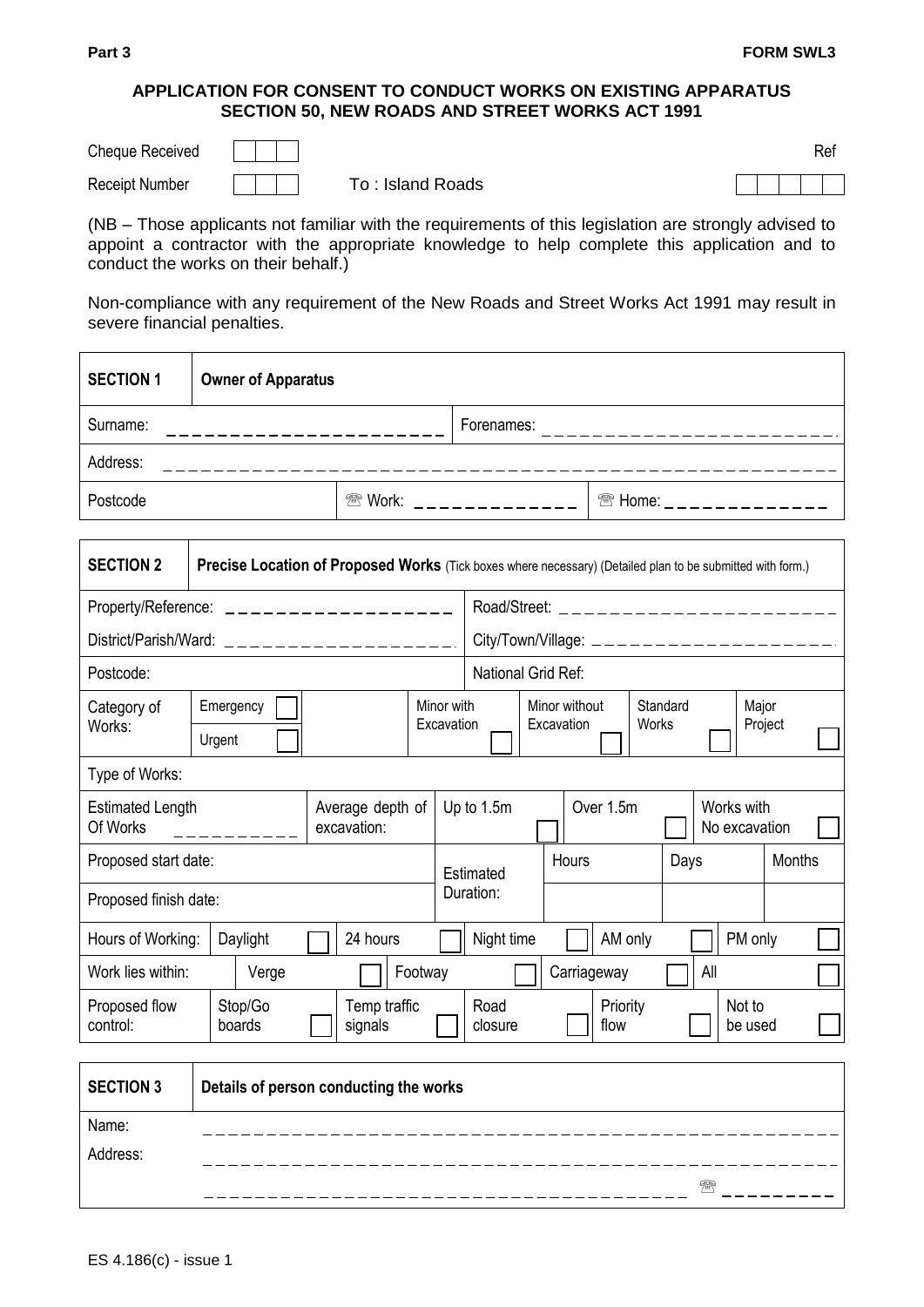| <b>SECTION 4</b> | <b>Insurance</b> – Public Liability Insurance of a minimum £5m must be provided up to completion of the<br>permanent reinstatement. (Proof to be submitted with this form.) |  |          |                 |  |  |  |
|------------------|-----------------------------------------------------------------------------------------------------------------------------------------------------------------------------|--|----------|-----------------|--|--|--|
| Company Name:    |                                                                                                                                                                             |  | Address: |                 |  |  |  |
| Policy No:<br>需  |                                                                                                                                                                             |  |          | Expires (date): |  |  |  |

## **SECTION 5 Declaration by Owner of Apparatus** I confirm that the foregoing details are correct, and acknowledge that the works referred to above must be conducted in accordance with the requirements of the New Road and Street Works Act 1991, and associated legislation and codes of practice, together with any other conditions imposed by the Street Authority in the relevant consent. I also acknowledge the statutory need for me to pay the prescribed inspection fees which will be imposed by the Street Authority, including any defect inspection fees and the cost of any necessary remedial works conducted by the Street Authority during the guarantee period. I also acknowledge that the consent is granted on the condition that I will indemnify the Street Authority against any claim in respect of injury, damage or loss arising out of :

- (a) The placing or presence in the street of apparatus to which the consent relates, or
- (b) The execution by any person of any works authorised by the consent.

I also acknowledge that I have read and understand the Notes for Guidance contained in Part 1 (Form SWL1)

 $Sigma:$   $-- -- -- -- -- -- -- -- ---$ 

| <b>SECTION 6</b> |                                                                                                                                                                                                                                                                                                                                                            | <b>Consent</b>                |                                |  |  |  |
|------------------|------------------------------------------------------------------------------------------------------------------------------------------------------------------------------------------------------------------------------------------------------------------------------------------------------------------------------------------------------------|-------------------------------|--------------------------------|--|--|--|
| 1.               | All highway openings (carriageway, footway or verge) are to be reinstated in compliance with New<br>Roads and Street Works Act 1991 (HMSO publication Specification for the Reinstatement of Openings in<br>Highways refers) other than by prior agreement with this Authority. Further advice and a detailed specification<br>can be provided on request. |                               |                                |  |  |  |
| 2.               | Signing, guarding and traffic management provision is to comply with Chapter 8 of Traffic Signs Manual<br>1991, other than by prior agreement with this Authority. HMSO booklet Safety at Street Works and Road Works<br>$-$ a code of practice refers.                                                                                                    |                               |                                |  |  |  |
|                  |                                                                                                                                                                                                                                                                                                                                                            | On behalf of Street Authority | Date: ________________________ |  |  |  |

| <b>IMPORTANT</b><br>All communications relating to this Licence should be addressed to:                                                                                |  |  |  |  |  |
|------------------------------------------------------------------------------------------------------------------------------------------------------------------------|--|--|--|--|--|
| <b>Network Management</b><br><b>Island Roads</b><br><b>St. Christopher House</b><br>42 Daish Way<br><b>Newport</b><br>Isle of Wight<br><b>PO30 5XJ</b><br>01983 822440 |  |  |  |  |  |